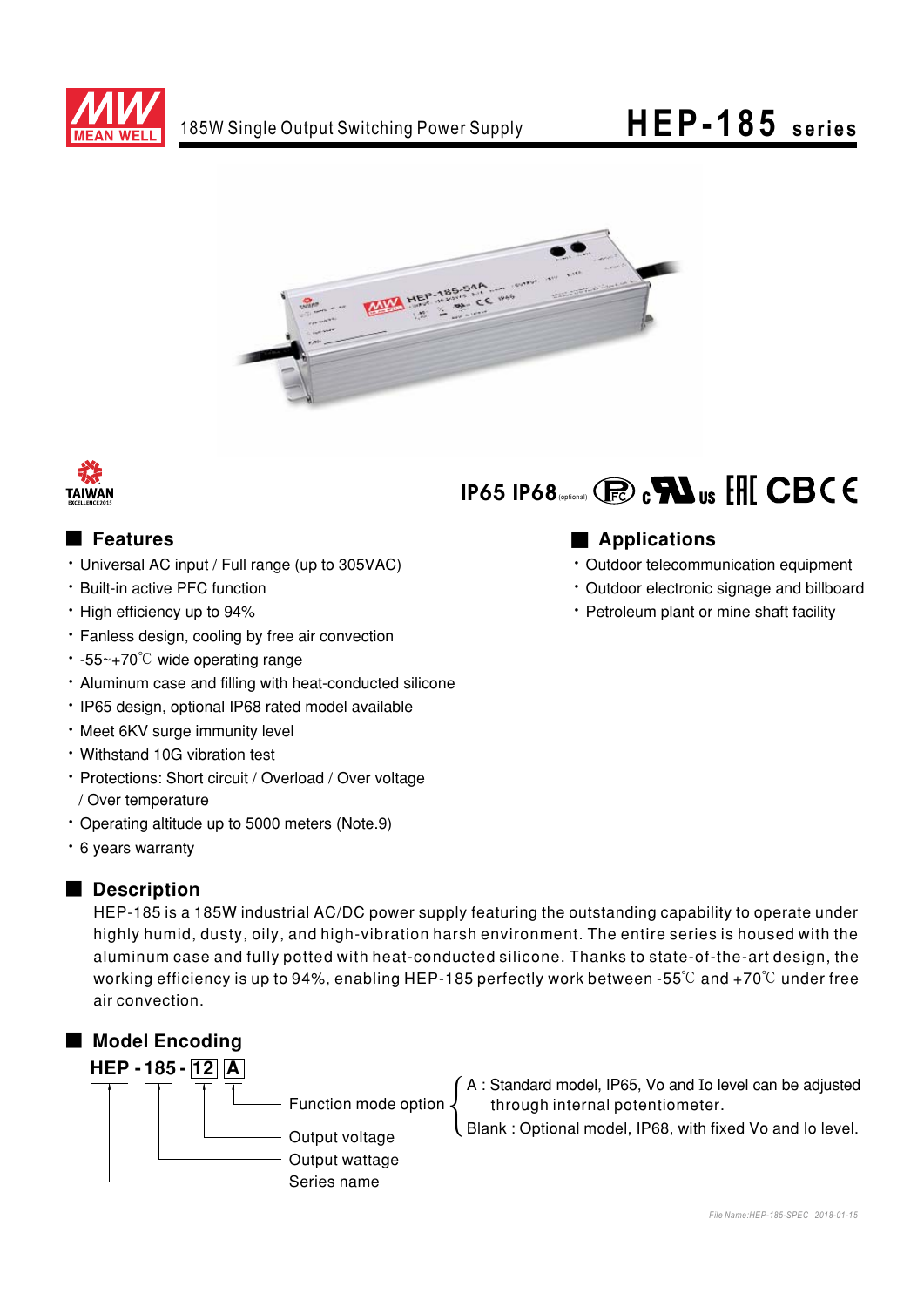

#### **SPECIFICATION**

| <b>MODEL</b>            |                                                                                                                                                                                                                                                                                                                                                                                                                                                                                                                                                                                                                                                                                                                                                                                                                                                                                                                                                                                                                                                                                                                                                                                                                                                                                                                         | HEP-185-12                                                               | HEP-185-15                                                                                                   | HEP-185-24                                                                            | HEP-185-36   | HEP-185-48   | $HEP-185-54$  |                |
|-------------------------|-------------------------------------------------------------------------------------------------------------------------------------------------------------------------------------------------------------------------------------------------------------------------------------------------------------------------------------------------------------------------------------------------------------------------------------------------------------------------------------------------------------------------------------------------------------------------------------------------------------------------------------------------------------------------------------------------------------------------------------------------------------------------------------------------------------------------------------------------------------------------------------------------------------------------------------------------------------------------------------------------------------------------------------------------------------------------------------------------------------------------------------------------------------------------------------------------------------------------------------------------------------------------------------------------------------------------|--------------------------------------------------------------------------|--------------------------------------------------------------------------------------------------------------|---------------------------------------------------------------------------------------|--------------|--------------|---------------|----------------|
|                         | <b>DC VOLTAGE</b>                                                                                                                                                                                                                                                                                                                                                                                                                                                                                                                                                                                                                                                                                                                                                                                                                                                                                                                                                                                                                                                                                                                                                                                                                                                                                                       |                                                                          | 12V                                                                                                          | 15V                                                                                   | <b>24V</b>   | 36V          | 48V           | 54V            |
| <b>OUTPUT</b>           | <b>RATED CURRENT</b>                                                                                                                                                                                                                                                                                                                                                                                                                                                                                                                                                                                                                                                                                                                                                                                                                                                                                                                                                                                                                                                                                                                                                                                                                                                                                                    |                                                                          | 13A                                                                                                          | 11.5A                                                                                 | 7.8A         | 5.2A         | 3.9A          | 3.45A          |
|                         | <b>RATED POWER</b>                                                                                                                                                                                                                                                                                                                                                                                                                                                                                                                                                                                                                                                                                                                                                                                                                                                                                                                                                                                                                                                                                                                                                                                                                                                                                                      |                                                                          | 156W                                                                                                         | <b>172W</b>                                                                           | 187.2W       | 187.2W       | 187.2W        | 186.3W         |
|                         | RIPPLE & NOISE (max.) Note.2 150mVp-p                                                                                                                                                                                                                                                                                                                                                                                                                                                                                                                                                                                                                                                                                                                                                                                                                                                                                                                                                                                                                                                                                                                                                                                                                                                                                   |                                                                          |                                                                                                              | 150mVp-p                                                                              | 150mVp-p     | 200mVp-p     | 200mVp-p      | 200mVp-p       |
|                         | VOLTAGE ADJ. RANGE Note.5 $10.8 \sim 13.5$ V                                                                                                                                                                                                                                                                                                                                                                                                                                                                                                                                                                                                                                                                                                                                                                                                                                                                                                                                                                                                                                                                                                                                                                                                                                                                            |                                                                          |                                                                                                              | $13.5 - 17V$                                                                          | $22 - 27V$   | $33 - 40V$   | $43 - 53V$    | $49 - 58V$     |
|                         | <b>CURRENT ADJ. RANGE</b>                                                                                                                                                                                                                                                                                                                                                                                                                                                                                                                                                                                                                                                                                                                                                                                                                                                                                                                                                                                                                                                                                                                                                                                                                                                                                               |                                                                          | Can be adjusted by internal potentiometer for A type only                                                    |                                                                                       |              |              |               |                |
|                         |                                                                                                                                                                                                                                                                                                                                                                                                                                                                                                                                                                                                                                                                                                                                                                                                                                                                                                                                                                                                                                                                                                                                                                                                                                                                                                                         |                                                                          | $6.5 - 13A$                                                                                                  | $5.75 \sim 11.5A$                                                                     | $3.9 - 7.8A$ | $2.6 - 5.2A$ | $1.95 - 3.9A$ | $1.72 - 3.45A$ |
|                         | <b>VOLTAGE TOLERANCE Note.3</b>                                                                                                                                                                                                                                                                                                                                                                                                                                                                                                                                                                                                                                                                                                                                                                                                                                                                                                                                                                                                                                                                                                                                                                                                                                                                                         |                                                                          | $\pm 2.5\%$                                                                                                  | ±2.0%                                                                                 | ±1.0%        | ±1.0%        | ±1.0%         | ±1.0%          |
|                         | <b>LINE REGULATION</b>                                                                                                                                                                                                                                                                                                                                                                                                                                                                                                                                                                                                                                                                                                                                                                                                                                                                                                                                                                                                                                                                                                                                                                                                                                                                                                  |                                                                          | ±0.5%                                                                                                        | ±0.5%                                                                                 | ±0.5%        | ±0.5%        | ±0.5%         | $\pm 0.5\%$    |
|                         | <b>LOAD REGULATION</b>                                                                                                                                                                                                                                                                                                                                                                                                                                                                                                                                                                                                                                                                                                                                                                                                                                                                                                                                                                                                                                                                                                                                                                                                                                                                                                  |                                                                          | ±2.0%                                                                                                        | ±1.5%                                                                                 | ±0.5%        | ±0.5%        | ±0.5%         | $\pm 0.5\%$    |
|                         |                                                                                                                                                                                                                                                                                                                                                                                                                                                                                                                                                                                                                                                                                                                                                                                                                                                                                                                                                                                                                                                                                                                                                                                                                                                                                                                         |                                                                          | SETUP, RISE TIME Note.7   1000ms, 50ms/115VAC 500ms, 50ms/230VAC at full load                                |                                                                                       |              |              |               |                |
|                         | <b>HOLD UP TIME (Typ.)</b>                                                                                                                                                                                                                                                                                                                                                                                                                                                                                                                                                                                                                                                                                                                                                                                                                                                                                                                                                                                                                                                                                                                                                                                                                                                                                              |                                                                          | 16ms at full load 230VAC /115VAC                                                                             |                                                                                       |              |              |               |                |
| <b>INPUT</b>            | <b>VOLTAGE RANGE Note.4</b> 90 ~ 305VAC                                                                                                                                                                                                                                                                                                                                                                                                                                                                                                                                                                                                                                                                                                                                                                                                                                                                                                                                                                                                                                                                                                                                                                                                                                                                                 |                                                                          | $127 - 431VDC$                                                                                               |                                                                                       |              |              |               |                |
|                         | <b>FREQUENCY RANGE</b>                                                                                                                                                                                                                                                                                                                                                                                                                                                                                                                                                                                                                                                                                                                                                                                                                                                                                                                                                                                                                                                                                                                                                                                                                                                                                                  |                                                                          | $47 - 63$ Hz                                                                                                 |                                                                                       |              |              |               |                |
|                         | <b>POWER FACTOR (Typ.)</b>                                                                                                                                                                                                                                                                                                                                                                                                                                                                                                                                                                                                                                                                                                                                                                                                                                                                                                                                                                                                                                                                                                                                                                                                                                                                                              |                                                                          | PF>0.98/115VAC, PF>0.95/230VAC, PF>0.92/277VAC at full load                                                  |                                                                                       |              |              |               |                |
|                         | <b>EFFICIENCY (Typ.)</b>                                                                                                                                                                                                                                                                                                                                                                                                                                                                                                                                                                                                                                                                                                                                                                                                                                                                                                                                                                                                                                                                                                                                                                                                                                                                                                |                                                                          | 91.5%                                                                                                        | 92%                                                                                   | 93.5%        | 93.5%        | 94%           | 94%            |
|                         | <b>AC CURRENT</b>                                                                                                                                                                                                                                                                                                                                                                                                                                                                                                                                                                                                                                                                                                                                                                                                                                                                                                                                                                                                                                                                                                                                                                                                                                                                                                       | 12V                                                                      | 1.8A/115VAC                                                                                                  | 0.8A / 230VAC                                                                         | 0.7A/277VAC  |              |               |                |
|                         | (Typ.)                                                                                                                                                                                                                                                                                                                                                                                                                                                                                                                                                                                                                                                                                                                                                                                                                                                                                                                                                                                                                                                                                                                                                                                                                                                                                                                  | $15V - 54V$                                                              | 2.1A/115VAC<br>1A / 230VAC<br>0.8A / 277VAC                                                                  |                                                                                       |              |              |               |                |
|                         | <b>INRUSH CURRENT(Typ.)</b>                                                                                                                                                                                                                                                                                                                                                                                                                                                                                                                                                                                                                                                                                                                                                                                                                                                                                                                                                                                                                                                                                                                                                                                                                                                                                             |                                                                          | COLD START 65A at 230VAC                                                                                     |                                                                                       |              |              |               |                |
|                         | <b>LEAKAGE CURRENT</b>                                                                                                                                                                                                                                                                                                                                                                                                                                                                                                                                                                                                                                                                                                                                                                                                                                                                                                                                                                                                                                                                                                                                                                                                                                                                                                  |                                                                          | <0.75mA/277VAC                                                                                               |                                                                                       |              |              |               |                |
| <b>PROTECTION</b>       | <b>OVERLOAD</b>                                                                                                                                                                                                                                                                                                                                                                                                                                                                                                                                                                                                                                                                                                                                                                                                                                                                                                                                                                                                                                                                                                                                                                                                                                                                                                         |                                                                          | $105 - 125%$                                                                                                 |                                                                                       |              |              |               |                |
|                         |                                                                                                                                                                                                                                                                                                                                                                                                                                                                                                                                                                                                                                                                                                                                                                                                                                                                                                                                                                                                                                                                                                                                                                                                                                                                                                                         |                                                                          | Protection type : Constant current limiting, recovers automatically after fault condition is removed         |                                                                                       |              |              |               |                |
|                         | <b>SHORT CIRCUIT</b>                                                                                                                                                                                                                                                                                                                                                                                                                                                                                                                                                                                                                                                                                                                                                                                                                                                                                                                                                                                                                                                                                                                                                                                                                                                                                                    |                                                                          | Constant current limiting, recovers automatically after fault condition is removed                           |                                                                                       |              |              |               |                |
|                         | <b>OVER VOLTAGE</b>                                                                                                                                                                                                                                                                                                                                                                                                                                                                                                                                                                                                                                                                                                                                                                                                                                                                                                                                                                                                                                                                                                                                                                                                                                                                                                     |                                                                          | $14 - 17V$                                                                                                   | $18 - 21V$                                                                            | $28 - 34V$   | $41 - 46V$   | $54 - 63V$    | $59 - 65V$     |
|                         |                                                                                                                                                                                                                                                                                                                                                                                                                                                                                                                                                                                                                                                                                                                                                                                                                                                                                                                                                                                                                                                                                                                                                                                                                                                                                                                         |                                                                          |                                                                                                              | Protection type : Shut down o/p voltage with auto-recovery or re-power on to recovery |              |              |               |                |
| <b>OVER TEMPERATURE</b> |                                                                                                                                                                                                                                                                                                                                                                                                                                                                                                                                                                                                                                                                                                                                                                                                                                                                                                                                                                                                                                                                                                                                                                                                                                                                                                                         |                                                                          | Shut down o/p voltage, recovers automatically after temperature goes down                                    |                                                                                       |              |              |               |                |
|                         | <b>WORKING TEMP.</b>                                                                                                                                                                                                                                                                                                                                                                                                                                                                                                                                                                                                                                                                                                                                                                                                                                                                                                                                                                                                                                                                                                                                                                                                                                                                                                    |                                                                          | $-55 \sim +70^{\circ}$ C (Refer to "Derating Curve")                                                         |                                                                                       |              |              |               |                |
|                         | <b>WORKING HUMIDITY</b>                                                                                                                                                                                                                                                                                                                                                                                                                                                                                                                                                                                                                                                                                                                                                                                                                                                                                                                                                                                                                                                                                                                                                                                                                                                                                                 |                                                                          | 20 ~ 95% RH non-condensing                                                                                   |                                                                                       |              |              |               |                |
|                         | ENVIRONMENT STORAGE TEMP., HUMIDITY                                                                                                                                                                                                                                                                                                                                                                                                                                                                                                                                                                                                                                                                                                                                                                                                                                                                                                                                                                                                                                                                                                                                                                                                                                                                                     |                                                                          | $-60 \sim +80^{\circ}$ C, 10 ~ 95% RH non-condensing                                                         |                                                                                       |              |              |               |                |
|                         | <b>TEMP. COEFFICIENT</b>                                                                                                                                                                                                                                                                                                                                                                                                                                                                                                                                                                                                                                                                                                                                                                                                                                                                                                                                                                                                                                                                                                                                                                                                                                                                                                |                                                                          | $\pm$ 0.03%/°C (0~60°C)                                                                                      |                                                                                       |              |              |               |                |
| <b>VIBRATION</b>        |                                                                                                                                                                                                                                                                                                                                                                                                                                                                                                                                                                                                                                                                                                                                                                                                                                                                                                                                                                                                                                                                                                                                                                                                                                                                                                                         | 20 ~ 500Hz, 10G 12min./1cycle, period for 72min. each along X, Y, Z axes |                                                                                                              |                                                                                       |              |              |               |                |
|                         | SAFETY STANDARDS Note.6,9                                                                                                                                                                                                                                                                                                                                                                                                                                                                                                                                                                                                                                                                                                                                                                                                                                                                                                                                                                                                                                                                                                                                                                                                                                                                                               |                                                                          | UL60950-1, IP65 (or IP68 for HEP-185 Blank type), EAC TP TC 004 approved; design refer to TUV EN60950-1      |                                                                                       |              |              |               |                |
| SAFETY &<br><b>EMC</b>  | <b>WITHSTAND VOLTAGE</b>                                                                                                                                                                                                                                                                                                                                                                                                                                                                                                                                                                                                                                                                                                                                                                                                                                                                                                                                                                                                                                                                                                                                                                                                                                                                                                |                                                                          | I/P-O/P:3.75KVAC<br>I/P-FG:2KVAC<br>O/P-FG:1.5KVAC                                                           |                                                                                       |              |              |               |                |
|                         | <b>ISOLATION RESISTANCE</b>                                                                                                                                                                                                                                                                                                                                                                                                                                                                                                                                                                                                                                                                                                                                                                                                                                                                                                                                                                                                                                                                                                                                                                                                                                                                                             |                                                                          | I/P-O/P, I/P-FG, O/P-FG:100M Ohms / 500VDC / 25°C/70% RH                                                     |                                                                                       |              |              |               |                |
|                         | <b>EMC EMISSION</b>                                                                                                                                                                                                                                                                                                                                                                                                                                                                                                                                                                                                                                                                                                                                                                                                                                                                                                                                                                                                                                                                                                                                                                                                                                                                                                     |                                                                          | Compliance to EN55032 (CISPR32) Class B, EN61000-3-2,-3, EAC TP TC 020                                       |                                                                                       |              |              |               |                |
|                         | <b>EMC IMMUNITY</b>                                                                                                                                                                                                                                                                                                                                                                                                                                                                                                                                                                                                                                                                                                                                                                                                                                                                                                                                                                                                                                                                                                                                                                                                                                                                                                     |                                                                          | Compliance to EN61000-4-2,3,4,5,6,8,11, EN55024, light industry level (surge 6KV), criteria A, EAC TP TC 020 |                                                                                       |              |              |               |                |
| <b>OTHERS</b>           | <b>MTBF</b>                                                                                                                                                                                                                                                                                                                                                                                                                                                                                                                                                                                                                                                                                                                                                                                                                                                                                                                                                                                                                                                                                                                                                                                                                                                                                                             |                                                                          | MIL-HDBK-217F $(25^{\circ}C)$<br>164.1K hrs min.                                                             |                                                                                       |              |              |               |                |
|                         | <b>DIMENSION</b>                                                                                                                                                                                                                                                                                                                                                                                                                                                                                                                                                                                                                                                                                                                                                                                                                                                                                                                                                                                                                                                                                                                                                                                                                                                                                                        |                                                                          | 228*68*38.8mm (L*W*H)                                                                                        |                                                                                       |              |              |               |                |
|                         | <b>PACKING</b>                                                                                                                                                                                                                                                                                                                                                                                                                                                                                                                                                                                                                                                                                                                                                                                                                                                                                                                                                                                                                                                                                                                                                                                                                                                                                                          |                                                                          | 1.15Kg; 12pcs/14.8Kg/0.8CUFT                                                                                 |                                                                                       |              |              |               |                |
| <b>NOTE</b>             | 1. All parameters NOT specially mentioned are measured at 230VAC input, rated load and 25°C of ambient temperature.<br>2. Ripple & noise are measured at 20MHz of bandwidth by using a 12" twisted pair-wire terminated with a 0.1uf & 47uf parallel capacitor.<br>3. Tolerance: includes set up tolerance, line regulation and load regulation.<br>4. Derating may be needed under low input voltages. Please check the static characteristics for more details.<br>5. A type only.<br>6. Safety and EMC design refer to EN60598-1, CNS15233, GB7000.1, FCC part18.<br>7. Length of set up time is measured at cold first start. Turning ON/OFF the power supply may lead to increase of the set up time.<br>8. The power supply is considered as a component that<br>will be operated in combination with final equipment. Since EMC performance will be affected by the<br>complete installation, the final equipment manufacturers must re-qualify EMC Directive on the complete installation again.<br>9. The water protection level test for the IP68 rating is performed 1000mm below the surface of the water for 1 month.<br>10. The ambient temperature derating of $3.5^{\circ}$ C/1000m with fanless models and of $5^{\circ}$ C/1000m with fan models for operating altitude<br>higher than 2000m(6500ft). |                                                                          |                                                                                                              |                                                                                       |              |              |               |                |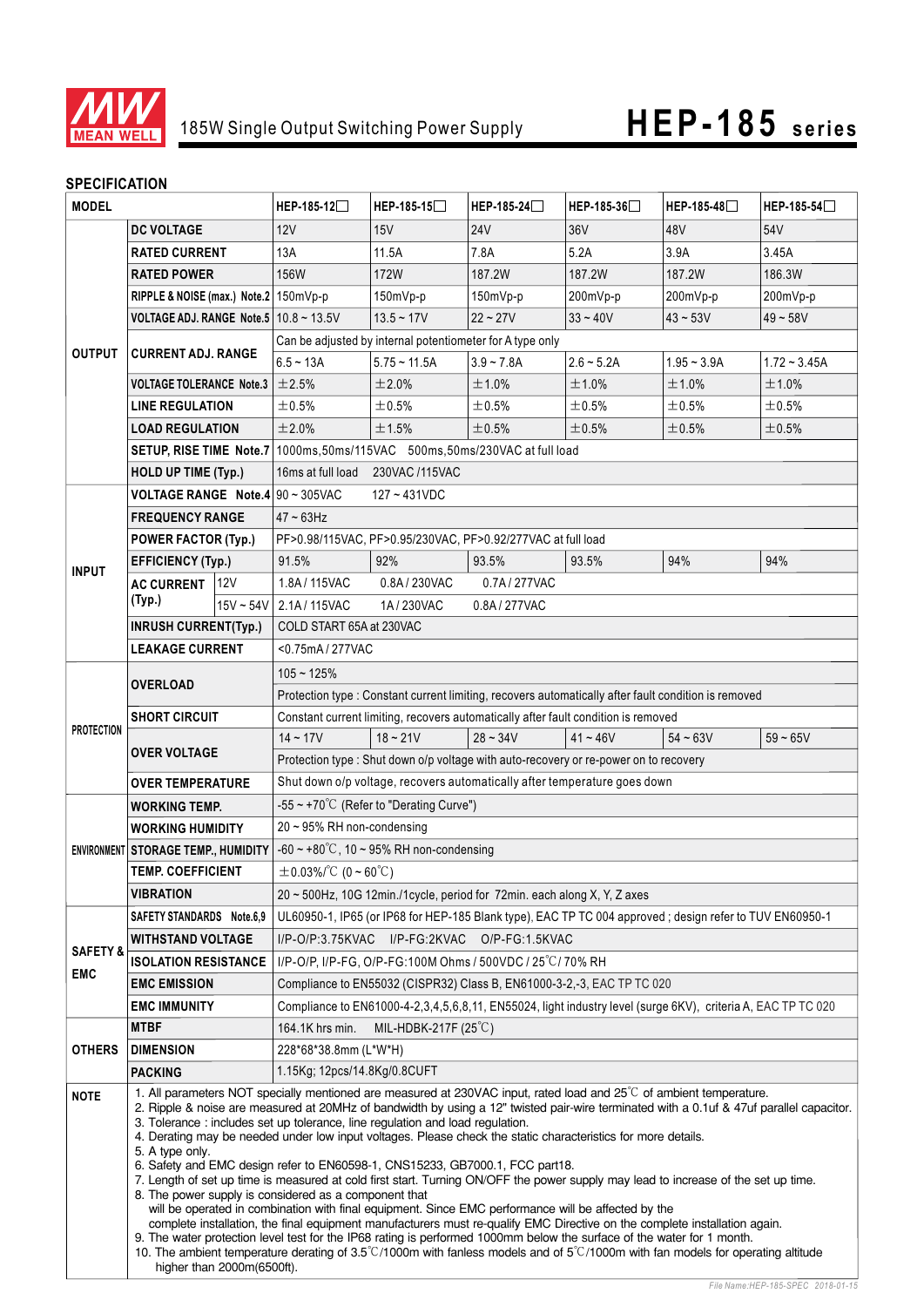

## 185W Single Output Switching Power Supply **HEP-185 series**